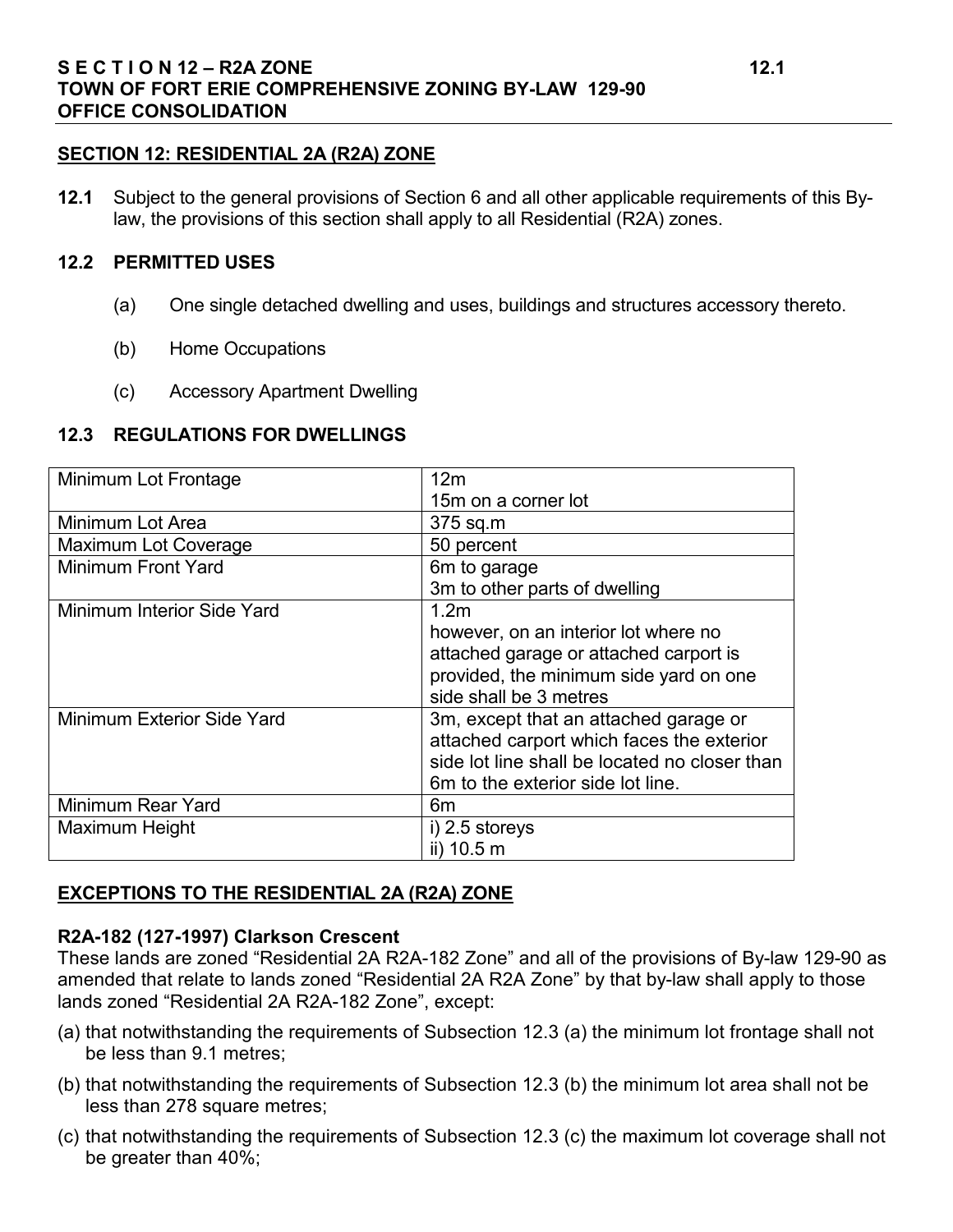### **S E C T I O N 12 – R2A ZONE 12.2 TOWN OF FORT ERIE COMPREHENSIVE ZONING BY-LAW 129-90 OFFICE CONSOLIDATION**

- (d) that notwithstanding the requirements of Subsection 12.3 (e) the minimum interior side yard shall not be less than 1.2 metres except where an attached garage with no rooms above may be erected at a distance of not less than .6 metres from an interior side lot line;
- (e) that notwithstanding the requirements of Subsection 12.3 (f) the minimum exterior side yard setback shall not be less than 4.5 metres;
- (f) that notwithstanding the requirements of Subsection 12.3 (g) the minimum rear yard shall not be less than 7.6 metres;
- (g) that notwithstanding the requirements of Subsection 12.3 (h) the minimum floor area shall not be less than 95 square metres:
- (h) that the minimum ground floor area shall not be less than 60 square metres;
- (i) that the minimum separation distance between single detached dwellings shall not be less 2.4 metres;
- (j) that all single detached dwellings shall be constructed with an attached garage;
- (k) that notwithstanding the requirements of Subsection 6.40 (a), ornamental structures such as sills, belt courses, chimneys, cornices, eaves, gutters, parapets, pilasters, bay windows or other ornamental structures may project into a front yard, rear yard or exterior side yard a maximum distance of .75 metres and into an interior side yard a maximum distance of not more than 50% of the required interior side yard setback;
- (l) that notwithstanding the requirements of Subsection 6.40 (c) unenclosed porches, balconies, steps and patios, covered or uncovered may project into any front yard, rear yard or exterior side yard a maximum distance 1.5 metres provided that in a case of porches, steps or patios, such uses are not more than 1.3 metres above grade. Patios may project into any required rear yard provided they are not more than .7 metres above grade.

## **R2A-186 (127-1997) Clarkson Crescent**

These lands are zoned "Residential 2A R2A-186 Zone" and all of the provisions of By-law 129-90 as amended that relate to lands zoned "Residential 2A R2A Zone" by that by-law shall apply to those lands zoned "Residential 2A R2A-186 Zone", except:

- (a) that notwithstanding the requirements of Subsection 12.3 (a) the minimum lot frontage for an interior lot shall not be less than 10.6 metres, and the minimum lot frontage for a corner lot shall not be less than 12.1 metres;
- (b) that notwithstanding the requirements of Subsection 12.3 (b) the minimum lot area shall not be less than 325 square metres;
- (c) that notwithstanding the requirements of Subsection 12.3 (c) the maximum lot coverage shall not be greater than 40%;
- (d) that notwithstanding the requirements of Subsection 12.3 (e) the minimum interior side yard shall not be less than 1.2 metres except where an attached garage with no rooms above may be erected at a distance of not less than .6 metres from an interior side lot line;
- (e) that notwithstanding the requirements of Subsection 12.3 (f) the minimum exterior side yard setback shall not be less than 4.5 metres;
- (f) that notwithstanding the requirements of Subsection 12.3 (g) the minimum rear yard shall not be less than 7.6 metres;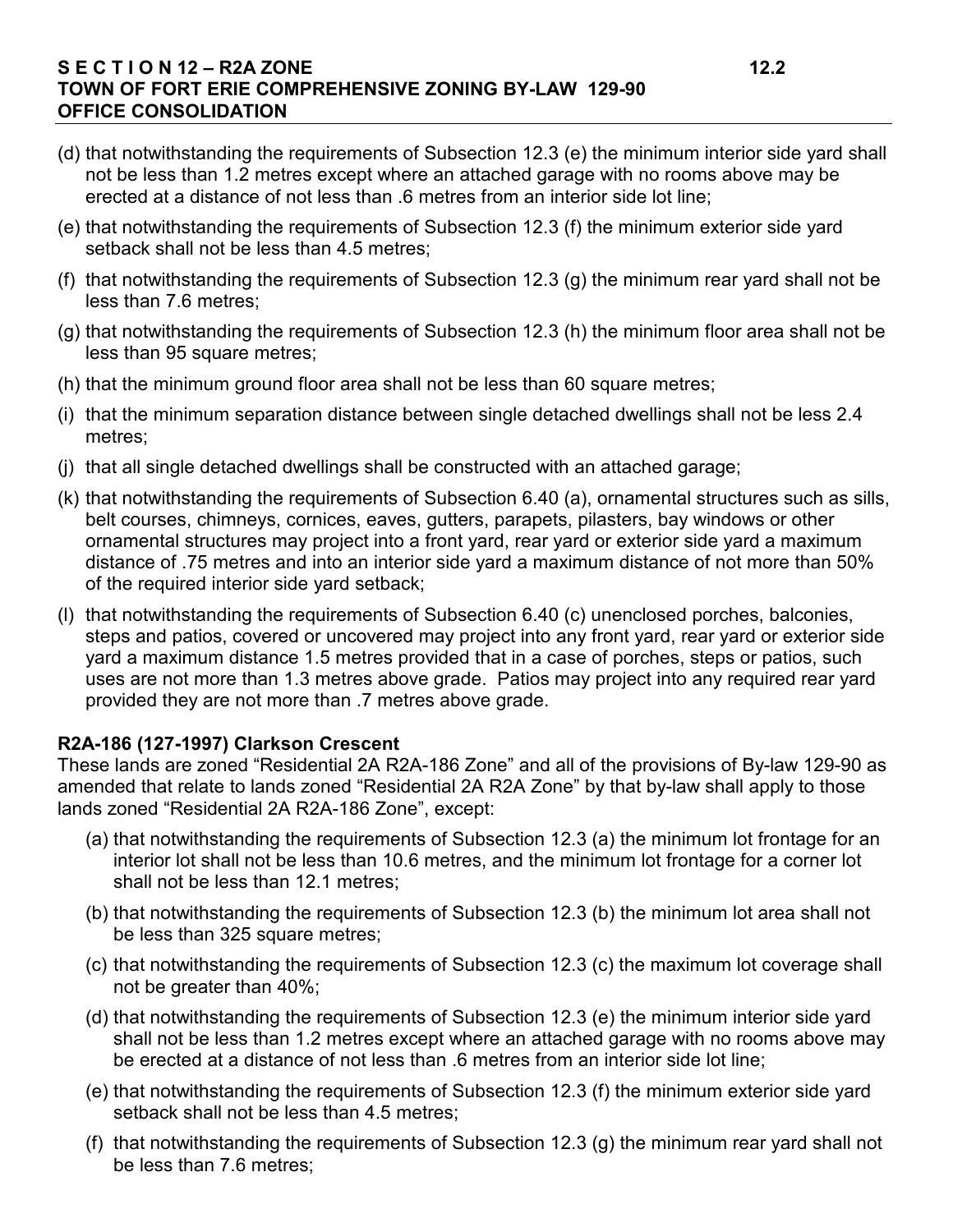### **S E C T I O N 12 – R2A ZONE 12.3 TOWN OF FORT ERIE COMPREHENSIVE ZONING BY-LAW 129-90 OFFICE CONSOLIDATION**

- (g) that notwithstanding the requirements of Subsection 12.3 (h) the minimum floor area shall not be less than 95 square metres;
- (h) that the minimum ground floor area shall not be less than 60 square metres;
- (i) that the minimum separation distance between single detached dwellings shall not be less 2.4 metres;
- (j) that all single detached dwellings shall be constructed with an attached garage;
- (k) that notwithstanding the requirements of Subsection 6.40 (a), ornamental structures such as sills, belt courses, chimneys, cornices, eaves, gutters, parapets, pilasters, bay windows or other ornamental structures may project into a front yard, rear yard or exterior side yard a maximum distance of .75 metres and into an interior side yard a maximum distance of not more than 50% of the required interior side yard setback;
- (l) that notwithstanding the requirements of Subsection 6.40 (c) unenclosed porches, balconies, steps and patios, covered or uncovered may project into any front yard, rear yard or exterior side yard a maximum distance 1.5 metres provided that in a case of porches, steps or patios, such uses are not more than 1.3 metres above grade. Patios may project into any required rear yard provided they are not more than .7 metres above grade.

# **R2A-187 (127-1997) Clarkson Crescent**

These lands are zoned "Residential 2A R2A-187 Zone" and all of the provisions of By-law 129-90 as amended that relate to lands zoned "Residential 2A R2A Zone" by that by-law shall apply to those lands zoned "Residential 2A R2A-187 Zone", except:

- (a) that notwithstanding the requirements of Subsection 12.3 (a) the minimum lot frontage shall not be less than 12.1 metres;
- (b) that notwithstanding the requirements of Subsection 12.3 (b) the minimum lot area shall not be less than 371 square metres;
- (c) that notwithstanding the requirements of Subsection 12.3 (c) the maximum lot coverage shall not be greater than 40%;
- (d) that notwithstanding the requirements of Subsection 12.3 (e) the minimum interior side yard shall not be less than 1.2 metres except where an attached garage with no rooms above may be erected at a distance of not less than .6 metres from an interior side lot line;
- (e) that notwithstanding the requirements of Subsection 12.3 (f) the minimum exterior side yard setback shall not be less than 4.5 metres;
- (f) that notwithstanding the requirements of Subsection 12.3 (g) the minimum rear yard shall not be less than 7.6 metres;
- (g) that notwithstanding the requirements of Subsection 12.3 (h) the minimum floor area shall not be less than 95 square metres;
- (h) that the minimum ground floor area shall not be less than 60 square metres;
- (i) that the minimum separation distance between single detached dwellings shall not be less 2.4 metres;
- (j) that all single detached dwellings shall be constructed with an attached garage;
- (k) that notwithstanding the requirements of Subsection 6.40 (a), ornamental structures such as sills, belt courses, chimneys, cornices, eaves, gutters, parapets, pilasters, bay windows or other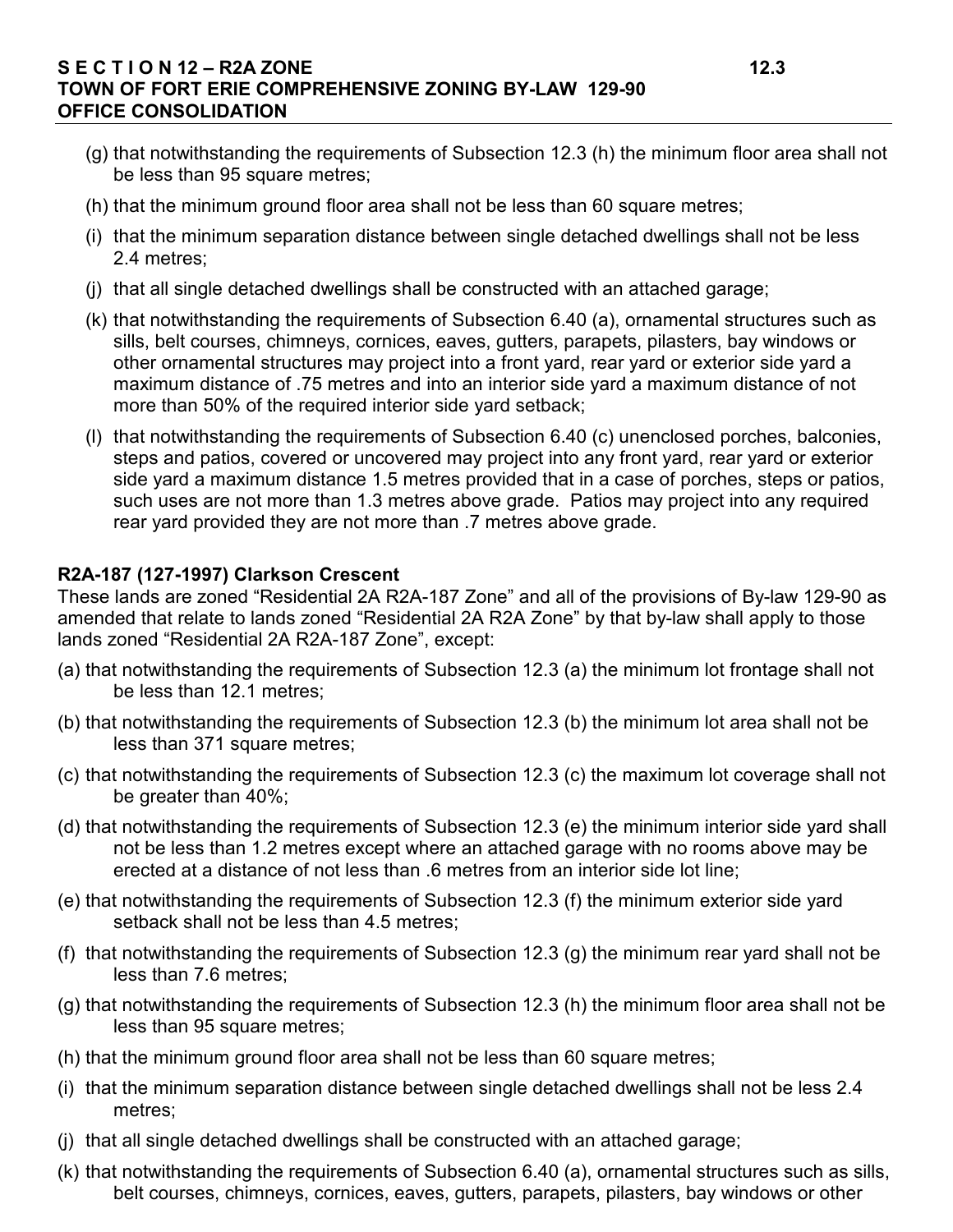#### **S E C T I O N 12 – R2A ZONE 12.4 TOWN OF FORT ERIE COMPREHENSIVE ZONING BY-LAW 129-90 OFFICE CONSOLIDATION**

ornamental structures may project into a front yard, rear yard or exterior side yard a maximum distance of .75 metres and into an interior side yard a maximum distance of not more than 50% of the required interior side yard setback;

(l) that notwithstanding the requirements of Subsection 6.40 (c) unenclosed porches, balconies, steps and patios, covered or uncovered may project into any front yard, rear yard or exterior side yard a maximum distance 1.5 metres provided that in a case of porches, steps or patios, such uses are not more than 1.3 metres above grade. Patios may project into any required rear yard provided they are not more than .7 metres above grade.

#### **R2A-234 (192-2000, 118-2002) Celebration Drive, Buttonwood Drive, Lakebreeze Court, west of Bardol Avenue**

These lands are zoned "Residential 2A R2A-234 Zone" and all of the provisions that relate to lands zoned "Residential 2A R2A Zone" by this by-law shall apply to those lands zoned "Residential 2A R2A-234 Zone", except:

| (a) |              | that notwithstanding the provisions of Subsection 12.3 - Regulations for Dwellings, the          |
|-----|--------------|--------------------------------------------------------------------------------------------------|
|     |              | following regulations shall apply;                                                               |
|     | L.           |                                                                                                  |
|     | II.          |                                                                                                  |
|     | III.         | maximum lot coverage incl. accessory                                                             |
|     | IV.          |                                                                                                  |
|     | V.           |                                                                                                  |
|     | VI.          |                                                                                                  |
|     | VII.         |                                                                                                  |
|     | VIII.        |                                                                                                  |
|     | IX.          |                                                                                                  |
|     | $X_{-}$      |                                                                                                  |
|     | XI.          |                                                                                                  |
|     | XII.         | minimum floor area                                                                               |
|     |              |                                                                                                  |
|     |              | 11/2 storey or split level dwelling  75.0 sq. m                                                  |
|     |              |                                                                                                  |
|     |              | XIII. minimum setback for unenclosed porches, steps or decks 1 m                                 |
|     |              | XIV. minimum setback for an attached garage where the overhead garage door faces a               |
|     |              |                                                                                                  |
| (b) |              | that notwithstanding the provisions of Subsection 6.1 (b) and 6.1 (c), the following regulations |
|     | shall apply; |                                                                                                  |
|     | $\mathbf{L}$ | minimum setback from a side or rear lot line for an accessory building 0.6 m                     |
|     | II.          | accessory buildings and structures are not permitted in front yards                              |
|     | III.         |                                                                                                  |
|     | IV.          |                                                                                                  |
|     |              | -minimum setback from a detached garage where the overhead door faces a public<br>street is 5.8m |

-minimum setback for detached garage where the overhead door faces a private laneway is 2.0m, provided that an additional parking space is available on the lot.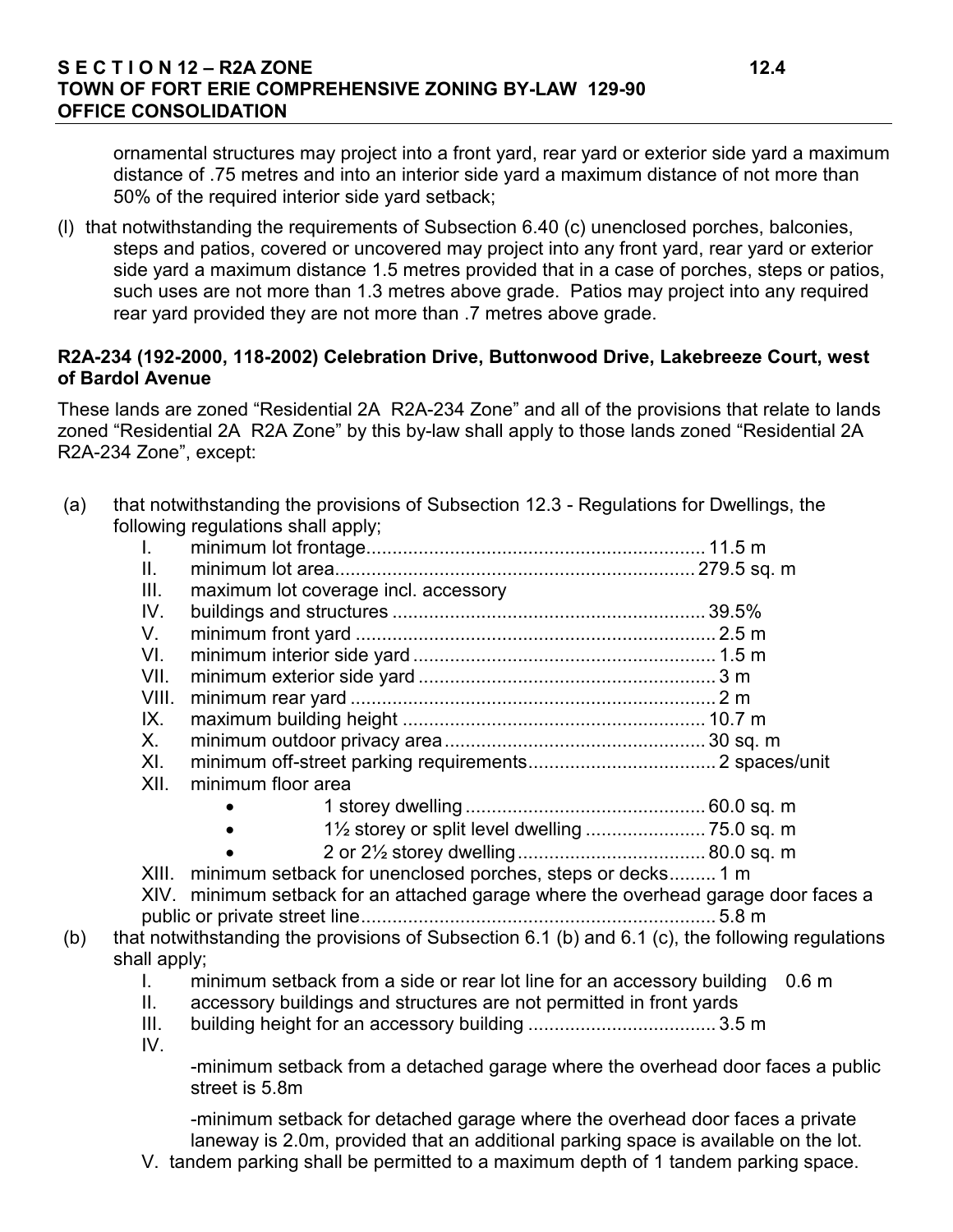### **S E C T I O N 12 – R2A ZONE 12.5 TOWN OF FORT ERIE COMPREHENSIVE ZONING BY-LAW 129-90 OFFICE CONSOLIDATION**

- (c) that notwithstanding the provisions of Subsection 6.40 (c) unenclosed porches, steps and decks may project into a required yard a maximum of 1 metre
- (d) Porch means a roofed, unenclosed structure attached to a building with or without steps consisting of a platform of not greater than .5 metres above grade intended as an outdoor privacy area;
- (e) Deck means an unenclosed structure that may be attached to a building with or without steps consisting of a platform not greater than .5 metres above grade intended as an outdoor privacy area.

# **R2A-348(H) (56-06) – DELETED, SEE BY-LAW 127-06**

### **R2A-357 (127-06) Crystal Ridge Landing, Northeast Corner of Thunder Bay Raod and Ridge Road South**

These lands are zoned Residential 2 R2A-357 Zone, and all of the provisions of By-law No. 129-90 as amended that relate to lands zoned Residential 2A R2A Zone by this by-law shall apply to those lands zoned Residential 2A R2A-357 Zone on the attached Schedule A and subject to the following special provision:

- a) All dwelling units shall have attached garages
- b) The minimum front yard setback shall be 4 metres to the dwelling unit and 6 metres to the garage

## **R2A-383 (186-07) Harbourtown at Erie Beach**

These lands are zoned Residential 2A R2A-383 Zone and all of the provisions of By-law 129-90 is amended that relate to lands zoned Residential 2A R2A Zone by this By-law shall apply to those lands zoned Residential 2A R2A-383 Zone on Schedule A subject to the Special Provisions set out in exception R2A-234 Zone and the following special provisions:

a) The minimum interior side yard shall not be less then .9 metres

## **R2A-384 (186-07) Harbourtown at Erie Beach**

These lands are zoned Residential 2A R2A-384 Zone and all the provisions of By-law 129-90 is amended that relate to lands zoned Residential 2A R2A Zone by this By-law shall apply to those lands zoned Residential 2A R2A-384 Zone on Schedule A subject to the special provisions set out in exception R2A-234 Zone and the following special provisions:

- a) The minimum interior side yard shall not be less then .9 metres
- b) The minimum exterior side yard shall not be less than 2.75 metres
- c) The minimum setback for porches shall not be less than .6 metres.

## **R2A-524 (71-2015) NS Young Avenue, East of Nicolas Road**

These lands are zoned "Residential 2A (R2A-524) Zone", and all of the provisions of By-law No. 129-90 as amended that relate to lands zoned "Residential 2A (R2A) Zone" by this by-law shall apply to those lands zoned "Residential 2A (R2A-524) Zone" on the attached Appendix "1" shall be subject to the following special provisions:

a) Notwithstanding the requirements of Section 12.3 Regulations for Dwellings, the minimum lot frontage shall be not less than 10.67 metres.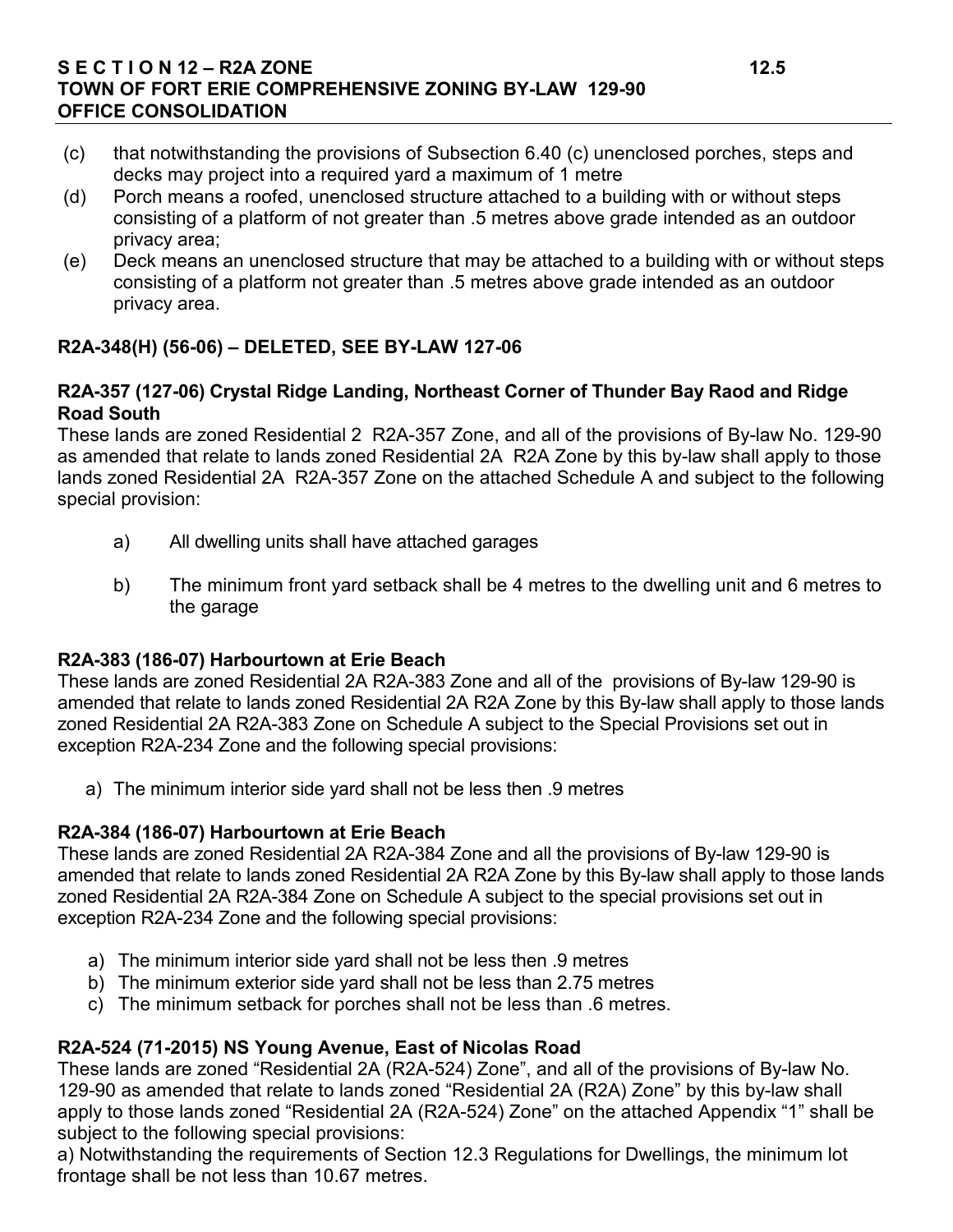#### **S E C T I O N 12 – R2A ZONE 12.6 TOWN OF FORT ERIE COMPREHENSIVE ZONING BY-LAW 129-90 OFFICE CONSOLIDATION**

**R2A-532 (87-2015) Part of Lot 253 and Lot 254, Plan 511, South Side of Idylewylde Street**  These lands are zoned "Residential 2A (R2A-531) Zone", and all of the provisions of By-law No. 129-90 as amended that relate to lands zoned "Residential 2A (R2A) Zone" by this by-law shall apply to those lands zoned "Residential 2A(R2A-532) Zone" on the attached Appendix "1" and shall be subject to the following special provisions:

- a) Notwithstanding the Zone Regulations for Dwellings in Section 12.3, single detached dwellings shall be subject to the following special provisions:
	- i) Minimum lot frontage 10.67 metres
	- ii) Minimum lot area 265 square metres
	- iii) Maximum lot coverage 67%"

### **R2A-616 (35-2018) Spears Garden Phase 2**

These lands are zoned "Residential 2A(R2A-616) Zone", and all of the provisions of By-law No. 129- 90 as amended that relate to lands zoned "Residential 2A (R2A) Zone" by this by- law shall apply to those lands zoned "Residential 2A (R2A-616) Zone" shown as Part 1 on the attached Appendix "1" and shall be subject to the following provisions: